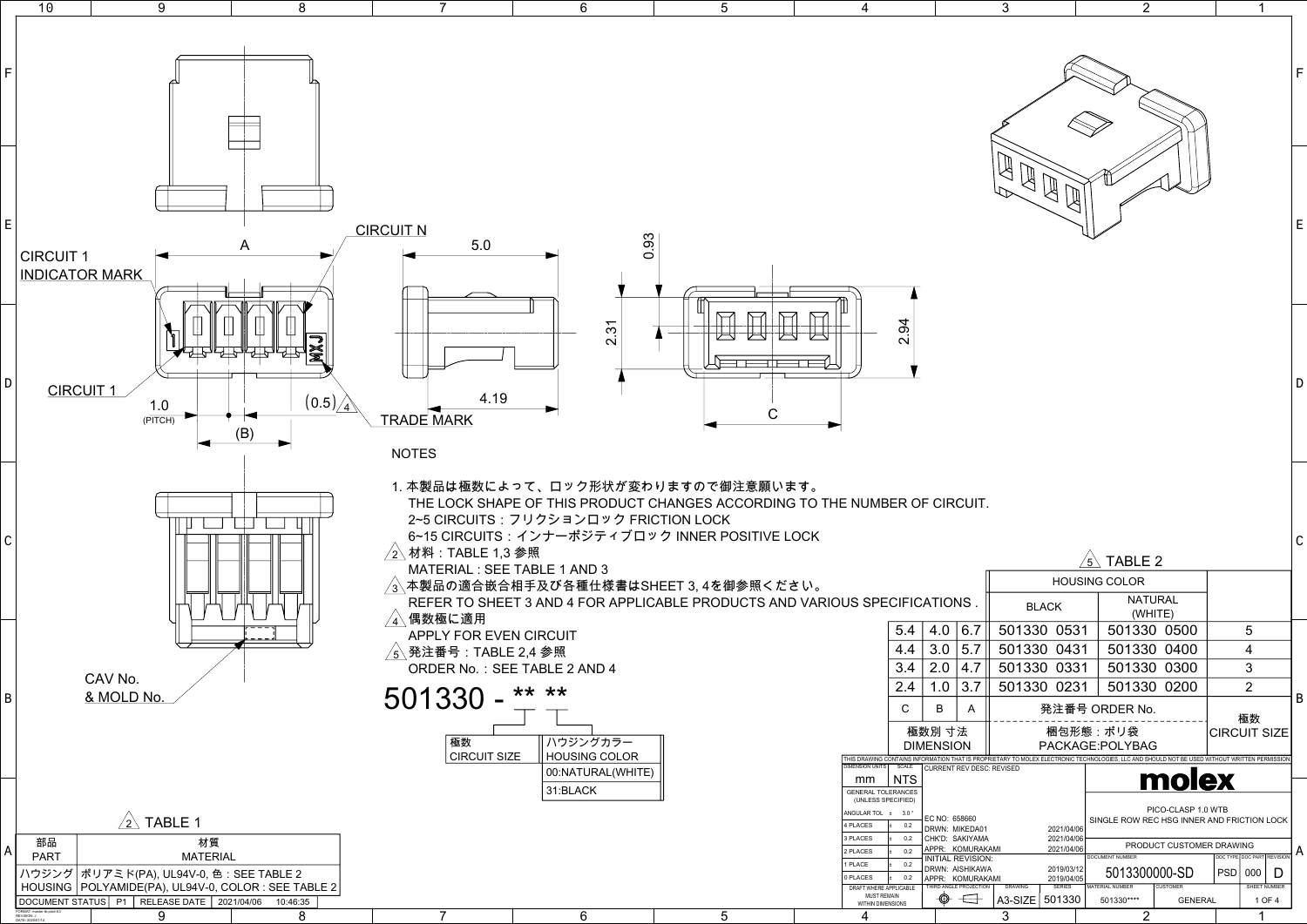|                                |                            |                                             | 3                  |                                           |  | 2                                                                                                                               |                          |            | 1                          |   |   |
|--------------------------------|----------------------------|---------------------------------------------|--------------------|-------------------------------------------|--|---------------------------------------------------------------------------------------------------------------------------------|--------------------------|------------|----------------------------|---|---|
|                                | F                          |                                             |                    |                                           |  |                                                                                                                                 |                          |            |                            |   |   |
|                                |                            |                                             |                    |                                           |  |                                                                                                                                 |                          |            |                            |   | E |
|                                |                            | 2.94                                        | (4.76)<br>4.4<br>4 |                                           |  | TABLE 4<br>$\mathfrak{s}$                                                                                                       |                          |            |                            |   | D |
|                                |                            |                                             |                    |                                           |  | <b>HOUSING COLOR</b>                                                                                                            |                          |            |                            |   |   |
|                                |                            |                                             |                    | <b>BLACK</b>                              |  | <b>NATURAL</b><br>(WHITE)                                                                                                       |                          |            |                            |   |   |
| 15.4                           | 14.0                       | 16.7                                        | 501330 1531        |                                           |  | 501330                                                                                                                          | 1500                     |            | 15                         |   |   |
| 14.4                           | 13.0                       | 15.7                                        | 501330             | 1431                                      |  | 501330                                                                                                                          | 1400                     |            | 14                         |   | C |
| 13.4                           | 12.0                       | 14.7                                        | 501330             | 1331                                      |  | 501330                                                                                                                          | 1300                     |            | 13                         |   |   |
| 12.4                           | 11.0                       | 13.7                                        | 501330             | 1231                                      |  | 501330                                                                                                                          | 1200                     |            | 12                         |   |   |
| 11.4                           | 10.0                       | 12.7                                        | 501330             | 1131                                      |  | 501330                                                                                                                          | 1100                     |            | 11                         |   |   |
| 10.4                           | 9.0                        | 11.7                                        | 501330             | 1031                                      |  | 501330                                                                                                                          | 1000                     |            | 10                         |   |   |
| 9.4                            | 8.0                        | 10.7                                        | 501330             | 0931                                      |  | 501330                                                                                                                          | 0900                     |            | 9                          |   |   |
| 8.4                            | 7.0                        | 9.7                                         | 501330             | 0831<br>0731                              |  | 501330                                                                                                                          | 0800                     |            | 8<br>$\overline{7}$        |   |   |
| 7.4<br>6.4                     | 6.0<br>5.0                 | 8.7<br>7.7                                  | 501330<br>501330   | 0631                                      |  | 501330<br>501330                                                                                                                | 0700<br>0600             |            | 6                          |   |   |
|                                |                            |                                             |                    |                                           |  |                                                                                                                                 |                          |            |                            |   | B |
| $\mathsf{C}$                   | B                          | A                                           |                    |                                           |  | 発注番号 ORDER No.                                                                                                                  |                          |            | 極数                         |   |   |
|                                | 極数別 寸法<br><b>DIMENSION</b> |                                             |                    |                                           |  | 梱包形態:ポリ袋<br>PACKAGE:POLYBAG                                                                                                     |                          |            | <b>CIRCUIT SIZE</b>        |   |   |
| SCALE                          |                            | CURRENT REV DESC: REVISED                   |                    |                                           |  | ONTAINS INFORMATION THAT IS PROPRIETARY TO MOLEX ELECTRONIC TECHNOLOGIES, LLC AND SHOULD NOT BE USED WITHOUT WRITTEN PERMISSION |                          |            |                            |   |   |
| <b>NTS</b><br><b>ERANCES</b>   |                            |                                             |                    |                                           |  |                                                                                                                                 | molex                    |            |                            |   |   |
| <b>ECIFIED)</b>                |                            |                                             |                    |                                           |  |                                                                                                                                 | PICO-CLASP 1.0 WTB       |            |                            |   |   |
| $3.0\degree$<br>±.<br>ŧ<br>0.2 | EC NO: 658660              | DRWN: MIKEDA01                              |                    | 2021/04/06                                |  | SINGLE ROW REC HSG INNER AND FRICTION LOCK                                                                                      |                          |            |                            |   |   |
| ŧ<br>0.2                       |                            | CHK'D: SAKIYAMA<br>APPR: KOMURAKAMI         |                    | 2021/04/06<br>2021/04/06                  |  |                                                                                                                                 | PRODUCT CUSTOMER DRAWING |            |                            |   |   |
| ŧ<br>0.2<br>ŧ<br>0.2           |                            | <b>INITIAL REVISION:</b><br>DRWN: AISHIKAWA |                    |                                           |  | <b>DOCUMENT NUMBER</b>                                                                                                          |                          |            | DOC TYPE DOC PART REVISION |   | A |
| ŧ<br>0.2<br>PPLICABLE          |                            | APPR: KOMURAKAMI<br>THIRD ANGLE PROJECTION  | <b>DRAWING</b>     | 2019/03/12<br>2019/04/05<br><b>SERIES</b> |  | 5013300000-SD<br>MATERIAL NUMBER                                                                                                | <b>CUSTOMER</b>          | <b>PSD</b> | 000<br>SHEET NUMBER        | D |   |
| AAIN<br><b>NSIONS</b>          | ⊕                          |                                             | A3-SIZE            | 501330                                    |  | 501330****                                                                                                                      | <b>GENERAL</b>           |            | 2 OF 4                     |   |   |
|                                |                            |                                             | 3                  |                                           |  | 2                                                                                                                               |                          |            | 1                          |   |   |

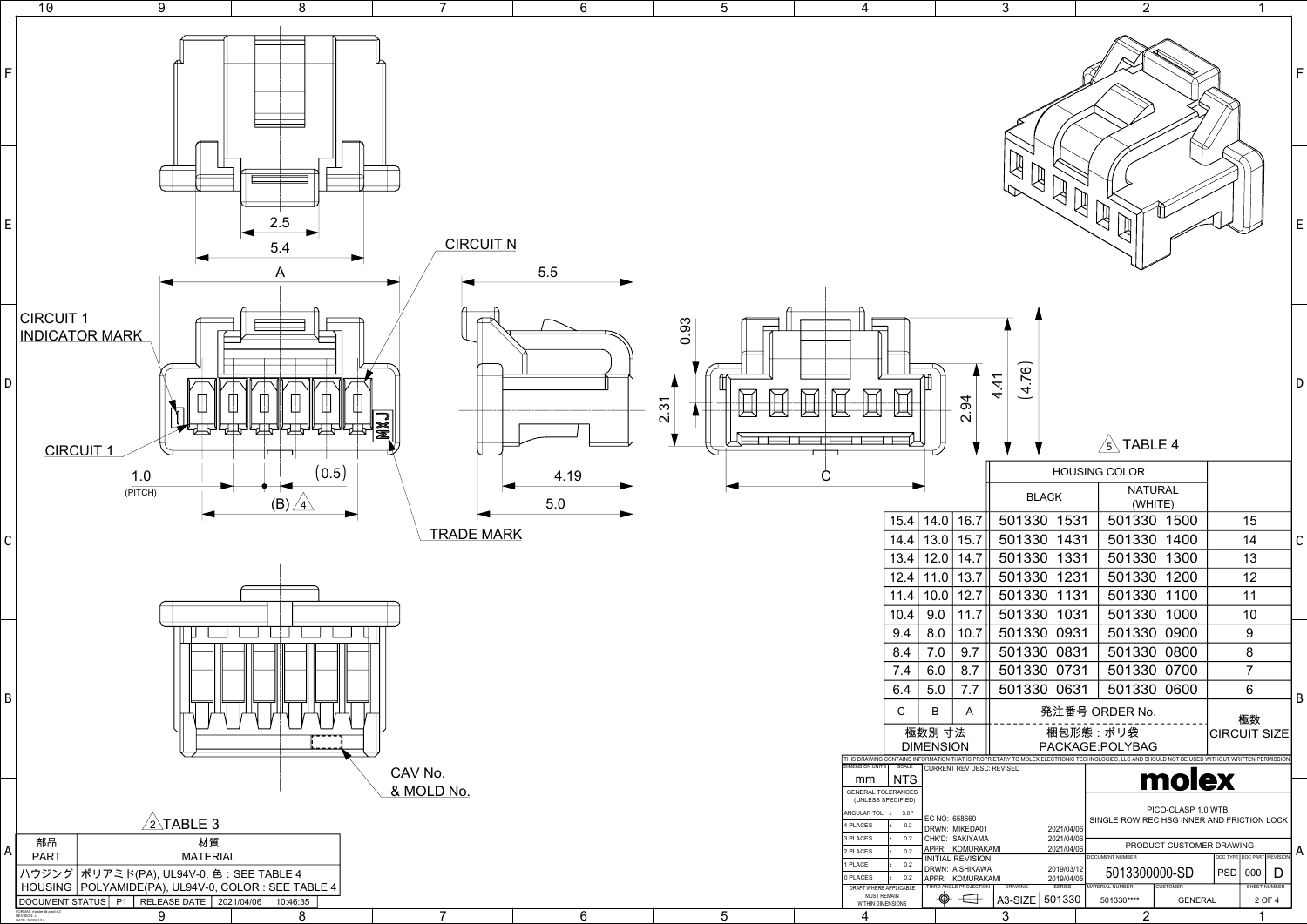| 列<br><b>ROW</b>                    |                                                | <b>SINGLE</b> |                                                 |            |                                                 |        |        |        |  |  |  |  |
|------------------------------------|------------------------------------------------|---------------|-------------------------------------------------|------------|-------------------------------------------------|--------|--------|--------|--|--|--|--|
|                                    |                                                | <b>SMT</b>    |                                                 | <b>SMT</b> |                                                 |        |        |        |  |  |  |  |
|                                    | <b>VERTICAL</b>                                |               | <b>VERTICAL</b>                                 |            | <b>RIGHT ANGLE</b>                              |        |        |        |  |  |  |  |
| 適合嵌合相手<br>MATE WITH                | <b>TIN</b><br>(THICKNESS)<br>[MICRO-METER MIN] |               | <b>GOLD</b><br>(THICKNESS)<br>[MICRO-METER MIN] |            | <b>GOLD</b><br>(THICKNESS)<br>[MICRO-METER MIN] |        |        |        |  |  |  |  |
|                                    | 1.0                                            | 1.0           | 0.1                                             | 0.38       | 0.76                                            | 0.1    | 0.38   | 0.76   |  |  |  |  |
| シリーズ番号 SERIES No.                  | 501331                                         | 501568        |                                                 | 203556     | 203557                                          | 202396 | 203558 | 203559 |  |  |  |  |
| 製品仕様書<br>PRODUCT SPECIFICATION     | 5013300000-PS 001                              |               | 5013300000-PS 002                               |            |                                                 |        |        |        |  |  |  |  |
| 取扱説明書<br>APPLICATION SPECIFICATION |                                                |               | 5013300000-AS 000                               |            |                                                 |        |        |        |  |  |  |  |

|                           | <b>PART NUMBER</b> | <b>PLATING TYPE</b>                     |              | WIRE SIZE(AWG) |  |  |
|---------------------------|--------------------|-----------------------------------------|--------------|----------------|--|--|
| 適合圧着端子                    | 501334 0000        | TIN<br>(THICKNESS)<br>[MICRO-METER MIN] | 1.0          |                |  |  |
| APPLICABLE CRIMP TERMINAL | 501193 7000        | <b>GOLD</b>                             | <b>FLASH</b> | #28 - #32      |  |  |
|                           | 5011938000         | (THICKNESS)                             | 0.38         |                |  |  |
|                           | 501193 9000        | [MICRO-METER MIN]                       | 0.76         |                |  |  |

| 梱包仕様書                 | <b>SPECIFICATION NUMBER</b> |
|-----------------------|-----------------------------|
| PACKING SPECIFICATION | SPK-501330-001              |

※製品嵌合図は各"適合嵌合相手"図面参照のこと MATING VIEW:REFER TO EACH "MATE WITH" PART DRAWING.

| △ 適合製品及び各種仕様書 (標準仕様)                                        |
|-------------------------------------------------------------|
| APPLICABLE PRODUCTS AND VARIOUS SPECIFICATIONS (STANDARD TY |

 $6$ 

| 4                                                                            |                          |   |                                                       | 3                                |                                        |                                                                       | 2                                                                                                                                             |                          |            | 1                   |        |   |
|------------------------------------------------------------------------------|--------------------------|---|-------------------------------------------------------|----------------------------------|----------------------------------------|-----------------------------------------------------------------------|-----------------------------------------------------------------------------------------------------------------------------------------------|--------------------------|------------|---------------------|--------|---|
|                                                                              |                          |   | STANDARD TYPE)                                        |                                  |                                        |                                                                       |                                                                                                                                               |                          |            |                     |        | F |
| <b>WIRE SIZE(AWG)</b>                                                        |                          |   |                                                       |                                  |                                        |                                                                       |                                                                                                                                               |                          |            |                     |        |   |
|                                                                              | #28 - #32                |   |                                                       |                                  |                                        |                                                                       |                                                                                                                                               |                          |            |                     |        | E |
|                                                                              |                          |   |                                                       |                                  |                                        |                                                                       |                                                                                                                                               |                          |            |                     |        |   |
|                                                                              | <b>SMT</b>               |   |                                                       |                                  |                                        |                                                                       |                                                                                                                                               |                          |            |                     |        | D |
|                                                                              |                          |   |                                                       | <b>RIGHT ANGLE</b>               |                                        |                                                                       |                                                                                                                                               |                          |            |                     |        |   |
| N]                                                                           |                          |   |                                                       | (THICKNESS)<br>[MICRO-METER MIN] | <b>GOLD</b>                            |                                                                       |                                                                                                                                               |                          |            |                     |        |   |
| 0.76                                                                         |                          |   | 0.1                                                   |                                  | 0.38                                   |                                                                       | 0.76                                                                                                                                          |                          |            |                     |        |   |
| 203557                                                                       |                          |   | 202396                                                |                                  | 203558                                 |                                                                       | 203559                                                                                                                                        |                          |            |                     |        |   |
|                                                                              | 5013300000-PS 002        |   |                                                       |                                  |                                        |                                                                       |                                                                                                                                               |                          |            |                     |        | С |
|                                                                              |                          |   |                                                       |                                  |                                        |                                                                       |                                                                                                                                               |                          |            |                     |        |   |
|                                                                              |                          |   |                                                       |                                  |                                        |                                                                       |                                                                                                                                               |                          | B          |                     |        |   |
| <b>DIMENSION UNITS</b><br>mm                                                 | SCALE<br><b>NTS</b>      |   | <b>CURRENT REV DESC: REVISED</b>                      |                                  |                                        |                                                                       | THIS DRAWING CONTAINS INFORMATION THAT IS PROPRIETARY TO MOLEX ELECTRONIC TECHNOLOGIES, LLC AND SHOULD NOT BE USED WITHOUT WRITTEN PERMISSION | molex                    |            |                     |        |   |
| <b>GENERAL TOLERANCES</b><br>(UNLESS SPECIFIED)<br>ANGULAR TOL ±<br>4 PLACES | $3.0\degree$<br>0.2<br>ŧ |   | EC NO: 658660                                         |                                  |                                        |                                                                       | SINGLE ROW REC HSG INNER AND FRICTION LOCK                                                                                                    | PICO-CLASP 1.0 WTB       |            |                     |        |   |
| 3 PLACES                                                                     | 0.2<br>ŧ                 |   | DRWN: MIKEDA01<br>CHK'D: SAKIYAMA<br>APPR: KOMURAKAMI |                                  | 2021/04/06<br>2021/04/06<br>2021/04/06 |                                                                       |                                                                                                                                               | PRODUCT CUSTOMER DRAWING |            |                     |        |   |
| 2 PLACES<br>1 PLACE                                                          | 0.2<br>Ŧ<br>0.2<br>Ŧ     |   | <b>INITIAL REVISION:</b><br>DRWN: AISHIKAWA           |                                  | 2019/03/12                             | <b>DOCUMENT NUMBER</b><br>DOC TYPE DOC PART REVISION<br>5013300000-SD |                                                                                                                                               |                          |            |                     |        | A |
| 0 PLACES<br>DRAFT WHERE APPLICABLE                                           | 0.2<br>Ŧ                 |   | APPR: KOMURAKAMI<br>THIRD ANGLE PROJECTION            | <b>DRAWING</b>                   | 2019/04/05<br><b>SERIES</b>            |                                                                       | MATERIAL NUMBER                                                                                                                               | <b>CUSTOMER</b>          | <b>PSD</b> | 000<br>SHEET NUMBER | I)     |   |
| <b>MUST REMAIN</b><br>WITHIN DIMENSIONS                                      |                          | ⊕ |                                                       | A3-SIZE                          | 501330                                 |                                                                       | 501330****                                                                                                                                    | <b>GENERAL</b>           |            |                     | 3 OF 4 |   |
| 4                                                                            |                          |   |                                                       | 3                                |                                        |                                                                       | $\overline{2}$                                                                                                                                |                          |            | 1                   |        |   |

| ד∆ד<br>9T<br>IMENT<br>$\chi$                    | JS | D <sub>1</sub> | <b>RELEASE DATE</b> | 06/24 | 6:35 |  |
|-------------------------------------------------|----|----------------|---------------------|-------|------|--|
| FORMAT: master-tb-prod-A3<br><b>REVISION: J</b> |    |                | w                   |       |      |  |
| DATE: 2020/01/14                                |    |                | ∼                   |       | ◡    |  |

| THIS DRAWING CONTAINS INFORMATION THAT IS PROPRIETARY TO |                  |  |                                              |                                  |
|----------------------------------------------------------|------------------|--|----------------------------------------------|----------------------------------|
| DIMENSION UNITS                                          | SCALE            |  |                                              | <b>CURRENT REV DESC: REVISED</b> |
| mm                                                       | NTS.             |  |                                              |                                  |
| <b>GENERAL TOLERANCES</b><br>(UNLESS SPECIFIED)          |                  |  |                                              |                                  |
| ANGULAR TOL +                                            | $3.0^\circ$      |  | EC NO: 658660                                |                                  |
| 4 PLACES                                                 | 0.2<br>Ŧ.        |  | DRWN: MIKFDA01                               |                                  |
| 3 PLACES                                                 | 0.2<br>Ŧ         |  | CHK'D: SAKIYAMA                              |                                  |
| 2 PLACES                                                 | 0.2<br>$\ddot{}$ |  | APPR: KOMURAKAMI<br><b>INITIAL REVISION:</b> |                                  |
| 1 PLACE                                                  | 0.2<br>Ŧ         |  | DRWN: AISHIKAWA                              |                                  |
| 0 PLACES                                                 | 0.2<br>Ŧ         |  | APPR: KOMURAKAMI                             |                                  |
| DRAFT WHERE APPLICABLE                                   |                  |  | THIRD ANGLE PROJECTION                       | DRAW                             |
| <b>MUST REMAIN</b><br>WITHIN DIMENSIONS                  |                  |  |                                              | $A3-S$                           |
|                                                          |                  |  |                                              |                                  |

A

B

 $\mathsf{C}$ 

 $D$ 

4

5

5

E

6

F

7

7

8

10 9